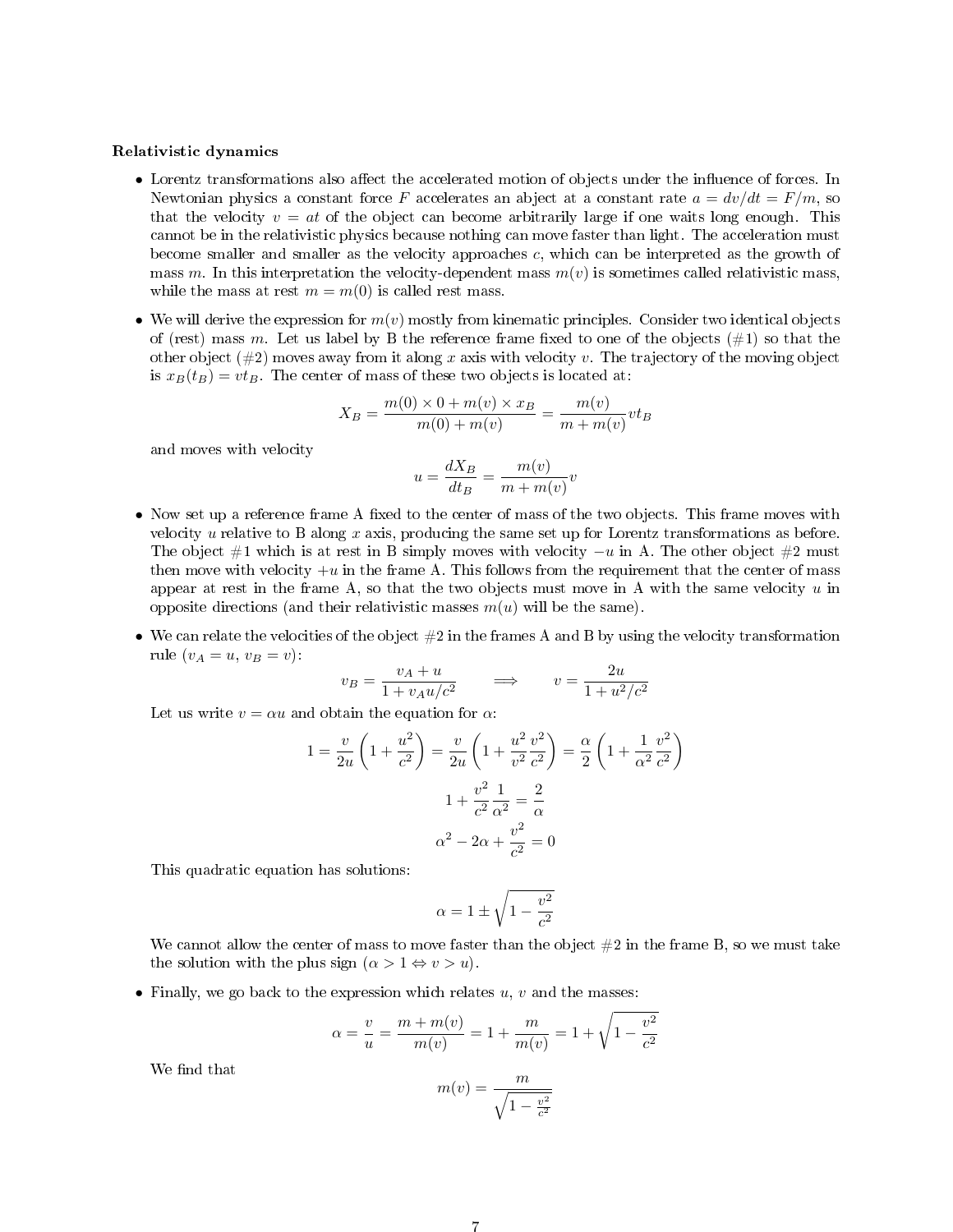• What role exactly does  $m(v)$  play in dynamics? The only physical purpose of mass is to establish a relationship between dynamics (forces) and kinematics (motion) of bodies, and our real goal here is to discover how relativistic objects respond to forces.. In order to answer this question we must recognize that dynamics implicitly enters the discussion above through the center-of-mass. For two bodies with momenta  $p_1$  and  $p_2$  (in some reference frame) and masses  $m_1$  and  $m_2$  respectively, the center of mass is a fictitious point which carries the total momentum  $P = p_1 + p_2$  the way a particle with the total mass  $M = m_1 + m_2$  would, that is with velocity  $u = P/M$ . Unless there are external forces, the total momentum is conserved:

$$
\frac{dP}{dt} = \frac{dp_1}{dt} + \frac{dp_2}{dt} = F_{2 \to 1} + F_{1 \to 2} = 0
$$

because the forces  $F_{i\rightarrow j}$  exerted by the object i on the object j cancel out according to the third Newton's law (the principle of action and reaction). We now want to define mass by expressing a particle momentum as the product of its mass and velocity,  $p_i = m_i v_i$ . The total momentum is

$$
P = m_1v_1 + m_2v_2 = Mu
$$

and its conservation implies  $u = \text{const.}$  no matter how the two particles interact with each other. This  $u = \text{const.}$  is what allowed us to apply Lorentz transformations to the (inertial) center-of-mass frame. Therefore, the above calculation is implicitly consistent with the second Newton's law

$$
F = \frac{dp}{dt}
$$

and the definition of mass from  $p = m(v)v$ .

• To summarize, the momentum of a relativistic object moving at velocity  $v$  is:

$$
p = \frac{mv}{\sqrt{1 - \frac{v^2}{c^2}}}
$$

where m is the object's "rest" mass (in modern terminology, m is simply called mass). If the object is slow, we can neglect  $v/c$  so its momentum is simply  $p = mv$ . On the other hand, by applying the constant force F we can build up arbitrarily large momentum  $p = Ft$  in sufficiently large time interval t. As  $p \to \infty$ , the velocity v approaches the speed of light but never exceeds it.

### Relativistic energy

- Here we seek the relationship between energy and momentum in the special theory of relativity.
- Consider a body of ("rest") mass m initially at rest. Then, let us turn on at time  $t = 0$  a constant force F which accelerates the body. From the second Newton's law we immediately obtain:

$$
\frac{dp}{dt} = F \qquad \Rightarrow \qquad p = Ft
$$

since the force is constant, and  $p = 0$  at  $t = 0$ . The kinetic energy T acquired by the time t is equal to the work  $Fx$  done by the force F, where  $x(t)$  is the position of the body. Since the velocity is  $v = dx/dt$ , we can obtain position by integrating out velocity:

$$
T = Fx = F \int_{0}^{t} dt' \ v(t')
$$

• Let us express the current velocity  $v$  in terms of momentum  $p$ . We can take the square of

$$
p = \frac{mv}{\sqrt{1 - \frac{v^2}{c^2}}}
$$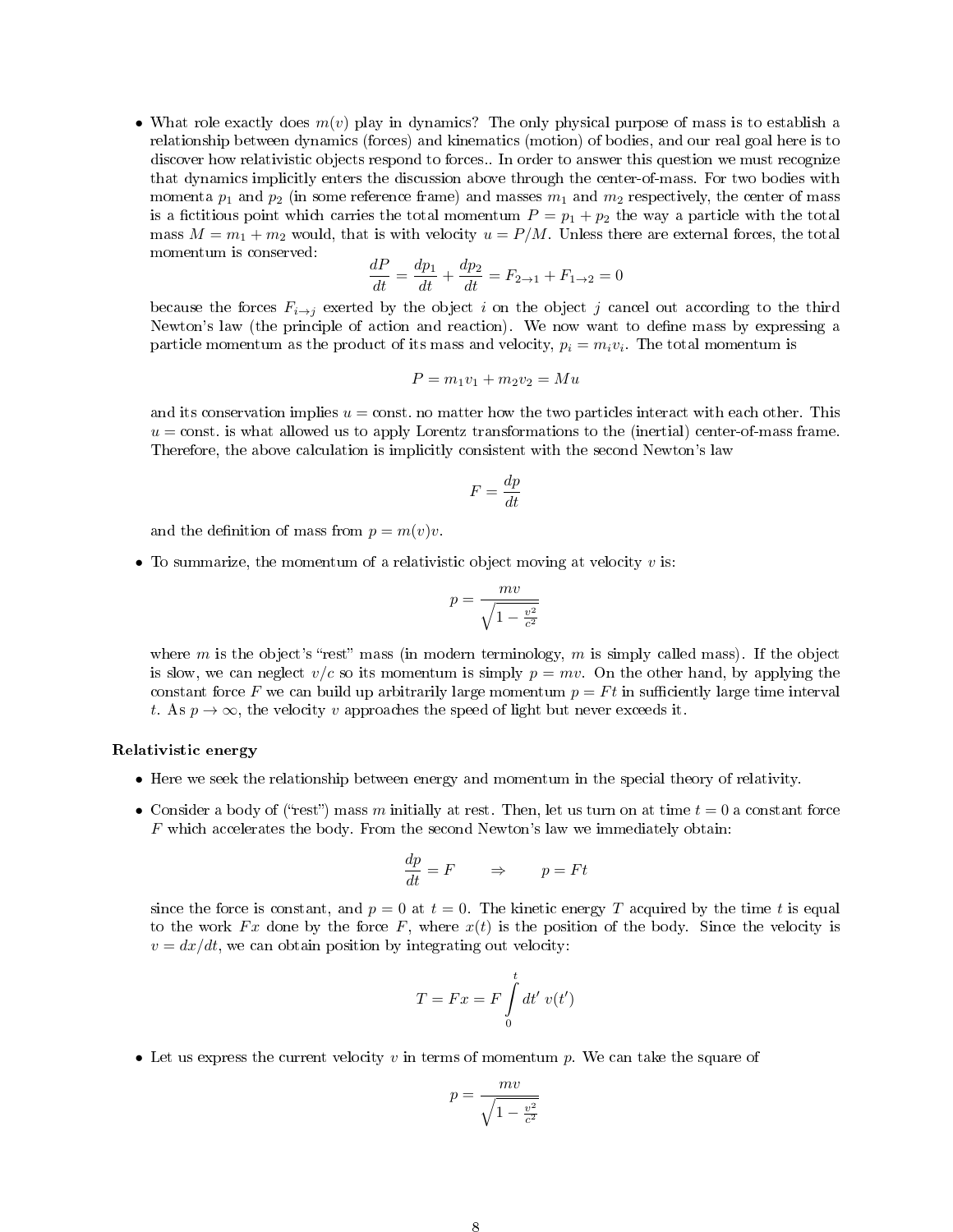and obtain

$$
m^{2}v^{2} = p^{2} \left(1 - \frac{v^{2}}{c^{2}}\right)
$$

$$
v = \frac{p}{\sqrt{m^{2} + \frac{p^{2}}{c^{2}}}} = \frac{pc}{\sqrt{m^{2}c^{2} + p^{2}}}
$$

• Substitute this in the expression for energy:

$$
T = F \int_{0}^{t} dt' \frac{p(t')c}{\sqrt{m^2c^2 + p(t')^2}}
$$

and note that we can pull the constant force inside the integral and combine it with time,  $Ft' = p(t') \equiv$  $p'$ . At the desired final time  $t$  the momentum  $p'$  becomes  $p$ . The above integral can be therefore written as:

$$
T=c\int\limits_0^p dp'\frac{p'}{\sqrt{m^2c^2+p'^2}}
$$

This is easy to solve. We first change the integration variable  $\eta = p'^2$  by noting that  $p'dp' = d\eta/2$ . Then we use the integration formula:

$$
\int d\eta (a+\eta)^n = \frac{(a+\eta)^{n+1}}{n+1}
$$

for  $n = -1/2$  and  $a = m^2c^2$ . The result is:

$$
T = \frac{c}{2} \int \frac{d\eta}{\sqrt{m^2 c^2 + \eta}} = \frac{c}{2} \times 2\sqrt{m^2 c^2 + p'^2} \Big|_{p'=0}^{p'=p} = \sqrt{(mc^2)^2 + (pc)^2} - mc^2
$$

- Even though this expression was derived by considering constant acceleration, it holds regardless of how the force F changes in time. The Newtonian principle of converting work to energy is merely a formal device to define energy as a conserved quantity. We could have turned off the force  $F$  for a while and continued accelerating later; both momentum and energy would not change during the wait time. Therefore, energy can depend only on momentum (and mass) of the body.
- It is customary to define the total energy of a body as

$$
E=\sqrt{(pc)^2+(mc^2)^2}
$$

where

$$
E_0 = mc^2
$$

is considered to be the energy at rest when momentum  $p = 0$ . This is the famous Einstein's equation which hints that the mere mass of objects could be a source of energy. In Newtonian physics mass is conserved, so one could not extract energy from mass and use it to do some work. However, the theory of relativity already allowed us to view mass as something that can exchange energy with environment: when we accelerate an object whose velocity approaches the speed of light, the kinetic energy must be dumped into the increasing "relativistic mass" because the speed of light cannot be exceeded. The true power of this conversion between mass and energy is unleashed in nuclear reactions.

• How do we obtain the non-relativistic limit? At small velocities  $v$  momentum  $p$  is small so that How do we obtain the non-relativistic limit: At small velocities v momentum  $pc \ll mc^2$ . Expanding the square root as  $\sqrt{1+x} \approx 1 + x/2$  for small x we obtain:

$$
T = \sqrt{(mc^2)^2 + (pc)^2} - mc^2 = mc^2 \sqrt{1 + \left(\frac{pc}{mc^2}\right)^2} - mc^2 \approx \frac{p^2c^2}{2mc^2} = \frac{p^2}{2m}
$$

which is the familiar expression for kinetic energy in Newtonian physics.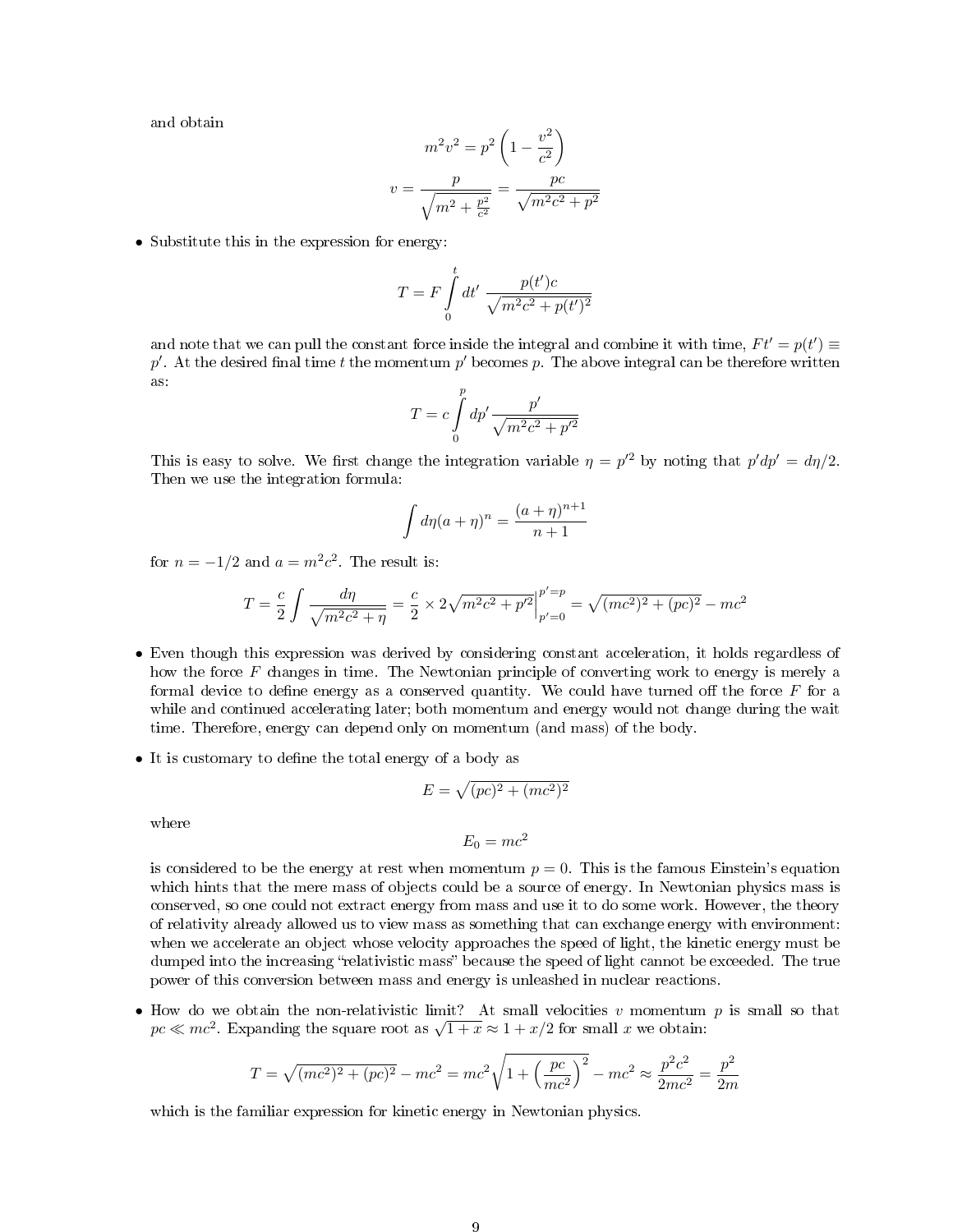## Covariant formulation of the special theory of relativity

- The Einstein's first postulate requires that all laws of physics be the same in all inertial frames of reference. We say that the laws of physics must be invariant under Lorentz transformations. In this section we discuss a powerful formalism which allows one to formulate the laws of nature in a manifestly covariant way, so that they automatically keep their form under Lorentz transformations.
- The foundation of the covariant formulation is the so called Minkowski space. This is a four-dimensional combination of space and time with appropriately defined metric for expressing distances between points. The coordinates in Minkowski space are 4-vectors  $(ct, x, y, z) \equiv (ct, r)$  which we label by  $x_u$ . The subscript  $\mu$  indexes any of the four coordinates.
- The metric tensor is defined by a matrix

$$
g_{\mu\nu} = g^{\mu\nu} = \begin{pmatrix} -1 & 0 & 0 & 0 \\ 0 & 1 & 0 & 0 \\ 0 & 0 & 1 & 0 \\ 0 & 0 & 0 & 1 \end{pmatrix}
$$

and used in the following fashion. The length of a vector  $x_\mu$  in Minkowski space is defined by  $L(x) =$  $\sqrt{\sum_{\mu} x_{\mu} x^{\mu}}$  where  $x^{\mu}$  is defined as

$$
x^\mu \equiv \sum_{\mu\nu} g^{\mu\nu} x_\nu
$$

In general, vectors can be specified with a lower or upper index, and  $g_{\mu\nu}$  or  $g^{\mu\nu}$  is used to convert between lower and upper index vectors by the convention that a lower index can be contracted only with an upper index in a summation over indices.

• If there weren't for the  $-1$  element in  $g_{\mu\nu}$ , the vector length would be the same as in any Euclidean vector space (like our three-dimensional space). However, the given form of  $g_{\mu\nu}$  is needed in order to make a vector length invariant under Lorentz transformations:

$$
L^{2} = \sum_{\mu\nu} x_{\mu} x_{\nu} g^{\mu\nu} = x^{2} + y^{2} + z^{2} - (ct)^{2}
$$

Under Lorentz transformations

$$
ct' = \gamma(\beta x + ct)
$$
  
\n
$$
x' = \gamma(x + \beta ct)
$$
  
\n
$$
y' = y
$$
  
\n
$$
z' = z
$$

the length becomes:

$$
L' = x'^2 + y'^2 + z'^2 - (ct')^2
$$
  
=  $\gamma^2(x^2 + \beta^2 c^2 t^2 + 2\beta x c t) + y^2 + z^2 - \gamma^2(\beta^2 x^2 + c^2 t^2 + 2\beta x c t)$   
=  $\gamma^2(1 - \beta^2)x^2 + y^2 + z^2 - \gamma^2(1 - \beta^2)(ct)^2$ 

and since  $\gamma = 1/\sqrt{1 - \beta^2}$  we find that  $L' = L$ .

• Since 4-vector length is invariant under Lorentz transformations, we can interpret Lorentz transformations as four-dimensional rotations in Minkowski space. In tensor notation the Lorentz transformations are:

$$
x'_{\mu} = \sum_{\nu} \alpha_{\mu}^{\nu} x_{\nu}
$$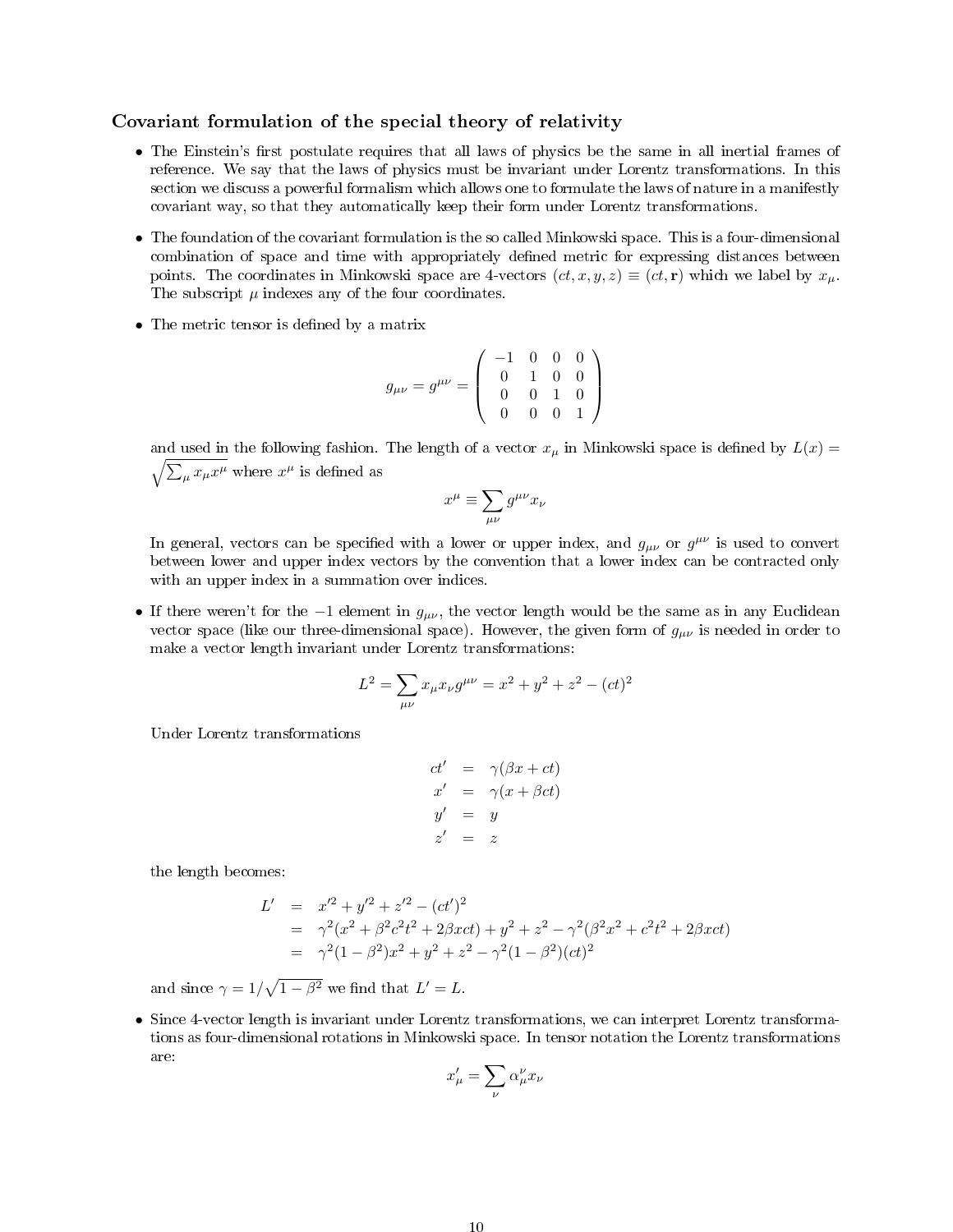where

$$
\alpha^{\nu}_{\mu} = \left(\begin{array}{cccc} \gamma & \beta\gamma & 0 & 0 \\ \beta\gamma & \gamma & 0 & 0 \\ 0 & 0 & 1 & 0 \\ 0 & 0 & 0 & 1 \end{array}\right)
$$

Any scalar product  $\sum_{\mu} a_{\mu} b^{\mu}$  of two 4-vectors is automatically invariant under Lorentz transformations.

• An interval  $s_{12}$  between two events described by Minkowski vectors  $x_{1\mu}$  and  $x_{2\mu}$  is defined by

$$
s_{12}^2 = \sum_{\mu} (x_{1\mu} - x_{2\mu})(x_1^{\mu} - x_2^{\mu})
$$

If the two events occur at the same location, then the interval is  $s^2 = -c^2(t_1-t_2)^2 < 0$ . If they occur at the same time, the interval is  $s^2 = (\mathbf{r}_1 - \mathbf{r}_2)^2 > 0$ . An interval is called time-like if  $s^2 < 0$  and space-like if  $s^2 > 0$ .

- Two events separated by a space-like interval cannot be causally connected. Clearly, one can find a reference frame in which such events occur simultaneously at different locations so that physical influence has no chance to propagate from one location to the other. Since the laws of physics must be the same in all reference frames, they must agree in all frames that the two events cannot be a cause or consequence of each other.
- We define proper time  $\tau$  as the time measured in the reference frame fixed to an object whose motion we want to track. We can express the trajectory of the object in some reference frame  $x_{\mu}(t)$ . However, if we attempt to define velocity as  $dx_{\mu}/dt$  we find that it does not transform between reference frames according to Lorentz transformations. This is so because  $x_{\mu}$  transforms properly, but t transforms as well. On the other hand,

$$
v_\mu = \frac{dx_\mu}{d\tau}
$$

is a valid 4-vector in Minkowski space which transforms according to Lorentz transformations because the infinitesimal intervals  $d\tau$  are Lorentz-invariant. This is the covariant definition of velocity. In a similar fashion we define covariant acceleration  $a_{\mu}$ , momentum  $p_{\mu}$  and force  $F_{\mu}$  (m is the "rest" Lorentz-invariant mass):

$$
a_{\mu} = \frac{dv_{\mu}}{d\tau} \qquad , \qquad p_{\mu} = mv_{\mu} \qquad , \qquad F_{\mu} = \frac{dp_{\mu}}{d\tau} = ma_{\mu}
$$

These equations specify the complete relativistic dynamics in a form which is automatically compatible with Lorentz transformations.

• In terms of familiar quantities from Newtonian physics, three-dimensional position  $\mathbf r$ , velocity  $\mathbf v$ , acceleration a, and momentum p vectors, the covariant 4-vectors are:

$$
x_{\mu} = (ct, \mathbf{r})
$$
  
\n
$$
v_{\mu} = (\gamma c, \gamma \mathbf{v})
$$
  
\n
$$
a_{\mu} = (\gamma \frac{\mathbf{F} \mathbf{v}}{mc}, \gamma \mathbf{a})
$$
  
\n
$$
p_{\mu} = (\frac{E}{c}, \mathbf{p})
$$
  
\n
$$
F_{\mu} = (\gamma \frac{\mathbf{F} \mathbf{v}}{c}, \gamma \mathbf{F})
$$

with

$$
\gamma = \frac{1}{\sqrt{1 - v^2/c^2}}
$$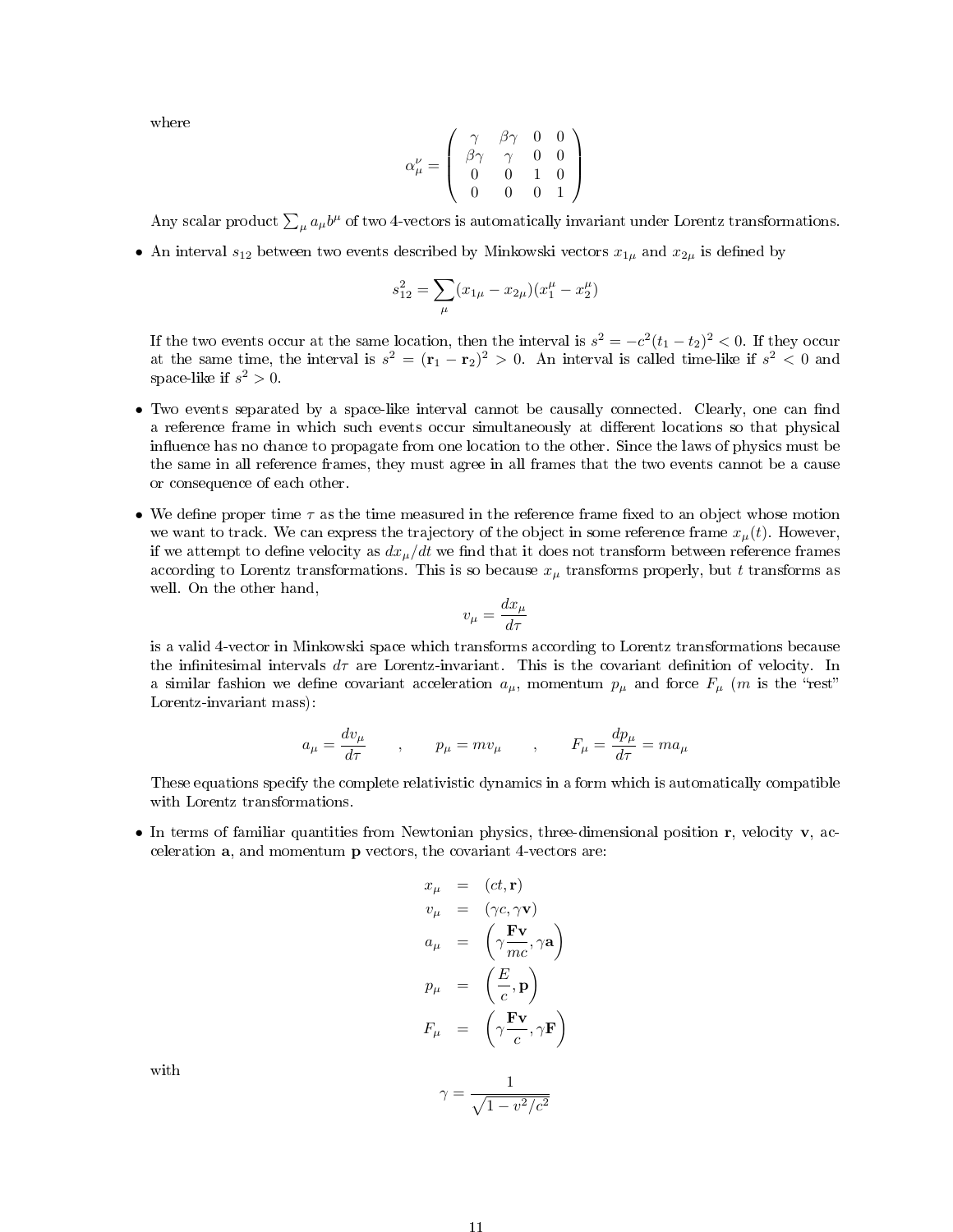# Einstein's general theory of relativity

- The special theory of relativity is a complete description of dynamics in inertial reference frames. However, already at the level of this definition there is a fundamental problem. An inertial reference frame is defined as a frame in which all forces acting on objects originate from other objects in a manner that depends on the objects' positions, velocities, etc. How can we tell for sure that the net force on a body has such a proper origin? All we can do is measure the force based on the body's acceleration. If we knew all laws of nature exactly and could measure the positions and velocities of all bodies in the universe, perhaps we could test whether the measured net force is a combination of forces with proper origins. Another way to appreciate the problem is to note that a frame moving uniformly with respect to an inertial frame is itself inertial. In order to ultimately establish that our frame of interest is inertial, we must be able to find its velocity relative to a universal special frame which is inertial for sure. The special theory of relativity denies the existence of such a preferred frame.
- Other problems can be found in examples containing accelerated motion. For instance, consider a planet orbiting a very heavy compact star at a relativistically large velocity. What is the radius of the orbit perceived from the planet's surface? The distance to the star, radius  $r$ , is always measured in the direction perpendicular to the planet's motion. However, the orbit perimeter appears shorter than  $2\pi r$  by a factor  $\sqrt{1-v^2/c^2}$  to the observer on the planet, even though the orbit looks circular to him. On the other hand, an observer hovering at one place on the surface of the star can clearly see that the planet moves at the distance r along the perimeter of length  $2\pi r$ . Whose judgment of space geometry is wrong? Surely, we cannot trust the predictions of special relativity for the observer on the planet, because his reference frame is not inertial (rotation is accelerated motion).
- The famous twin paradox illustrates a similar problem. One twin brother stays on Earth while the other one takes a space round-trip from Earth to a nearby star and back at near light-speed velocities. The guy staying on earth watches broadcast video reports of his brother during this (say) 50 year long journey (the star is about 50 light years far away from Earth). Time appears to run very slowly in these reports for the most of the trip duration because of time dilatation, so when the two brothers meet again on Earth, the traveler had aged only a few months in the 50 years that passed for his brother on Earth. However, the traveler also receives video reports from his brother on Earth. To the traveler Earth appears to move at the near-light-speed relative velocities, so he should observe a very slow passage on time on Earth. When the two brothers meet again, the guy staying on Earth should have aged negligibly in comparison to the traveler. Well, only one of these scenarios could happen. Which one? Surely we cannot expect the predictions of special relativity to work for the traveler because his frame of reference is not inertial (in order to turn around and come back to Earth, the traveler must carry out accelerated motion).
- The general theory of relativity overcomes all these difficulties and does not require ill-defined inertial reference frames.

## Postulates

- Einstein formulated the general theory in the same fashion as the special one. The fundamental postulates are:
	- 1. The laws of nature must be the same in all reference frames (no preferred reference frame can be deduced from the equations of motion alone).
	- 2. Inertial forces in an accelerated frame of reference are fundamentally indistinguishable from gravity (equivalence principle)
	- 3. The principles of special theory of relativity hold on length and time scales where motion appears approximately uniform.
- The first postulate is the same as in the special relativity, except that now it applies to any reference frame, not necessarily inertial.